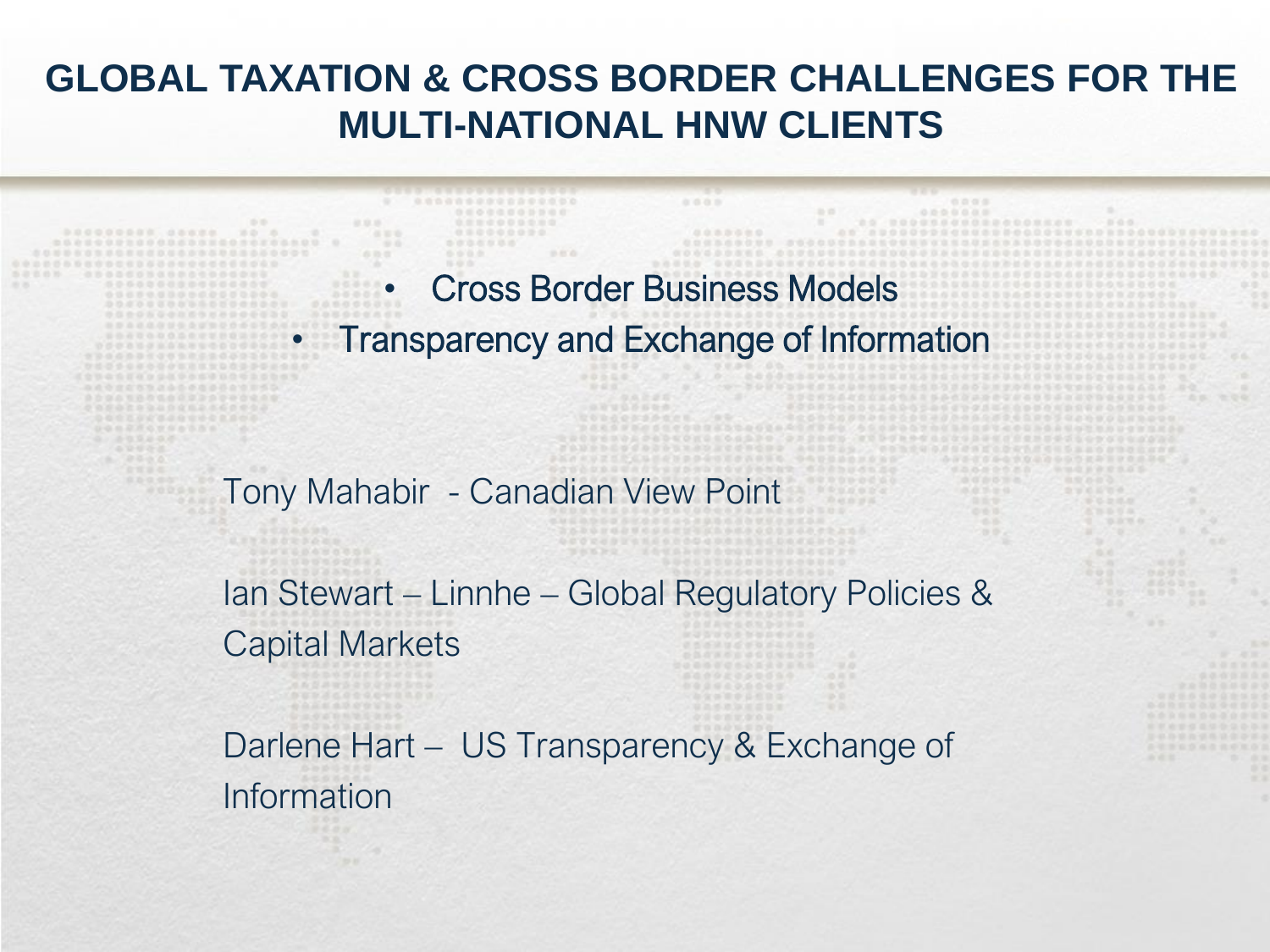## TONY MAHABIR CANADIAN INSTITUTE OF FINANCIAL PLANNING – GROUP 1

- Sharing information via tax treaties with Canada, FATCA, Etc.
- Opportunities in Canada for Foreign Nationals The Canadian Tax Advantage
- Regulations Existing and proposed new legislation
- Other Qualitative Factors that may influence Foreign Nationals in favour of Canada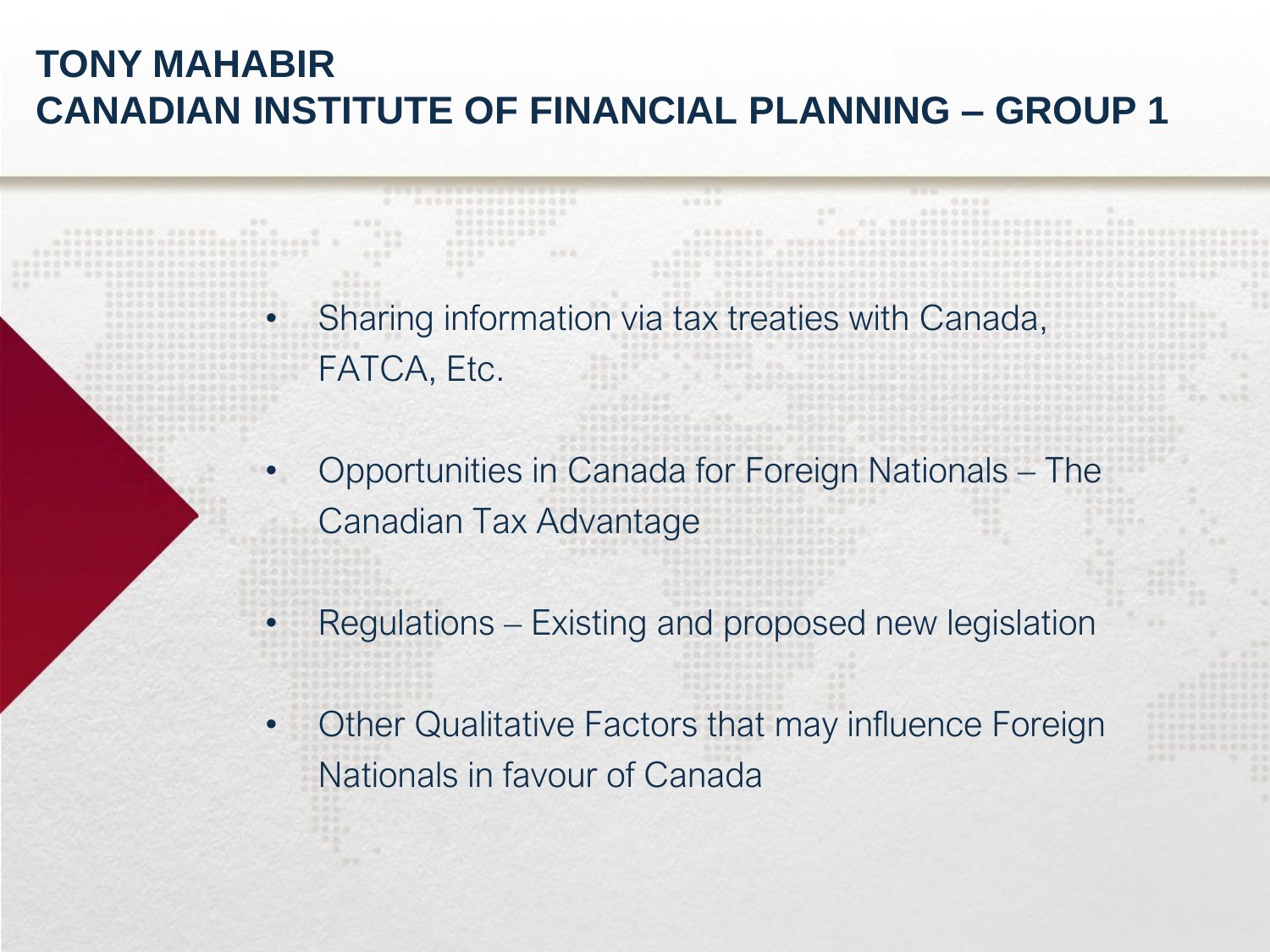## IAIN STEWART-LINNHE GLOBAL REGULATORY & CAPITAL MARKETS SPECIALIST GROUP 2

#### • Transparency in the EU

- Onshore vs offshore scenarios
- Anti Money Laundering
- Common Reporting Standards
- Exchange of Information
- Inequities of EU rates between EU countries
- Role of OECD